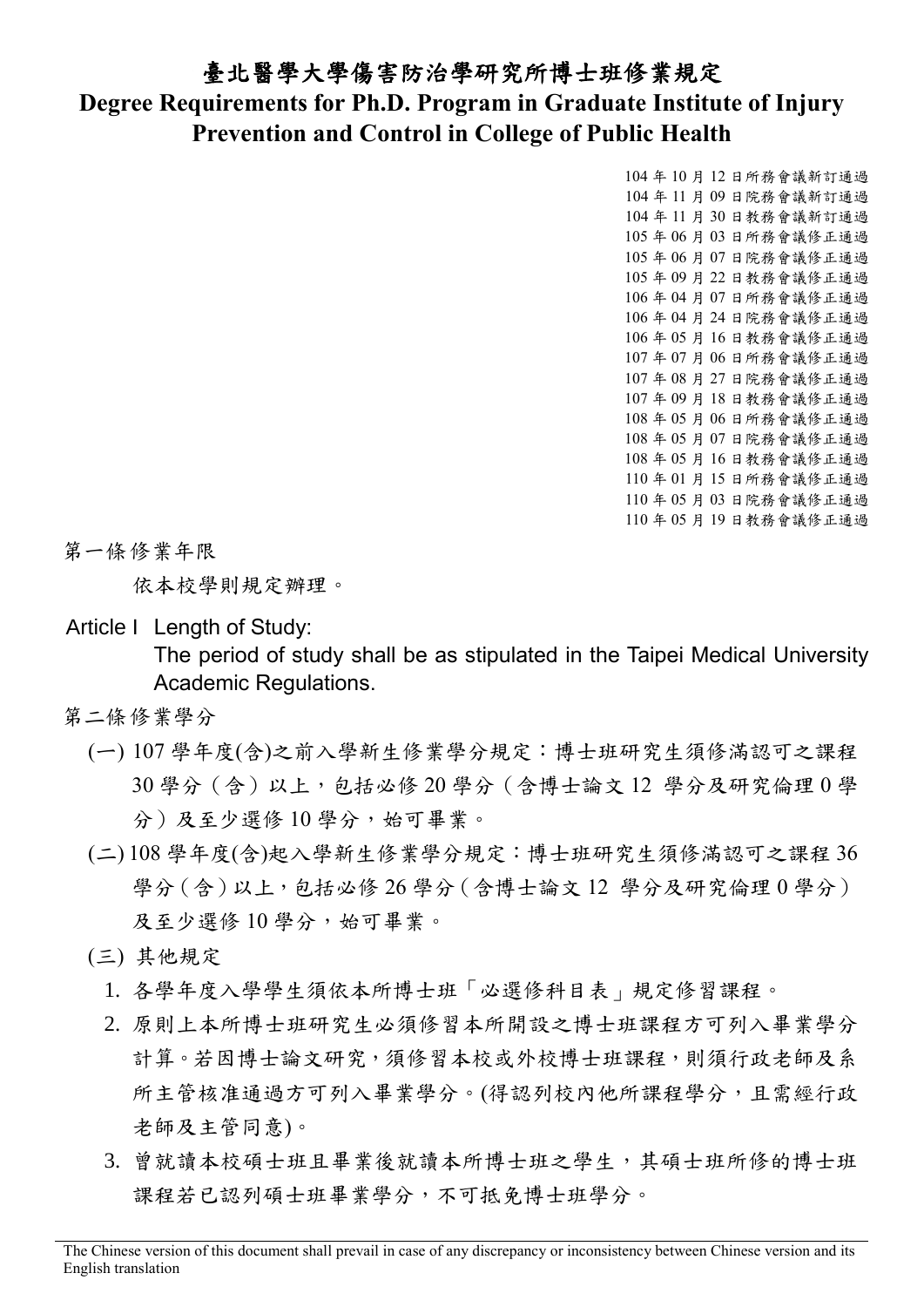- 4. 逕修讀博士學位研究生至少應修滿 30 學分(須含碩士班一年級必修課程), 論 文學分另計。
- 5. 畢業語言門檻:本國學生、僑生及陸生修習課程中須含全英語教學課程至少 6 學分;外國學生須修習2學分之中文課程(不列入畢業學分)。

## Article II Credits

- 1. Students enrolled in academic year 2018(inclusive) onward need to take at least 30 credits to graduate, of which 20 required credits (12 credits for thesis, and 0 credit for Research ethics), and take a minimum of 10 elective credits.
- 2. Students enrolled in academic year 2019(inclusive) backward need to take at least 36 credits to graduate, of which 26 required credits (12 credits for thesis, and 0 credit for Research ethics), and take a minimum of 10 elective credits.
- 3. Other Requirements:
	- (1)Student should follow the List of Courses for Ph.D Program while selecting their courses in Graduate Institute of Injury Prevention and Control in TMU.
	- (2)In principle, only courses accredited within the Institute are recognized and counted for gradation. Those courses accredited by other departments need to be approved by the Administration Professor and the Head of Institute for graduation.
	- (3)In the event that students have obtained master degrees in TMU and may have obtained credits from the Graduate Institute, the credits, once has been used for graduation requirement, cannot be exempted for PhD courses if the students become PhD students within the Graduate Institute.
	- (4) Language Requirement: Domestic, Overseas Compatriot and Mainland Chinese students are required to take 6 credit courses of full English curriculum; International graduate students are required to take 2 credit courses of Chinese(not included in graduation credits).

## 第三條論文指導教授

- 1. 應於入學後第一學期結束前選定論文指導教授,並填寫指導教授申請表,由所 長核定。
- 2. 指導教授資格依本校「研究生指導教授資格要點」辦理,並須符合下列條件:
	- (1) 主指導教授需具本所專任副教授以上資格,且近三年內曾發表一篇 SCI 或 SSCI 之原始著作論文,且須為該文之第一作者或通訊作者。
	- (2) 近三年內曾擔任科技部、其他政府機關或私人機構委託之研究計畫之計畫 主持人。
- 3. 該教師若有博士班七年級之指導學生,則不得再新收學生。

The Chinese version of this document shall prevail in case of any discrepancy or inconsistency between Chinese version and its English translation.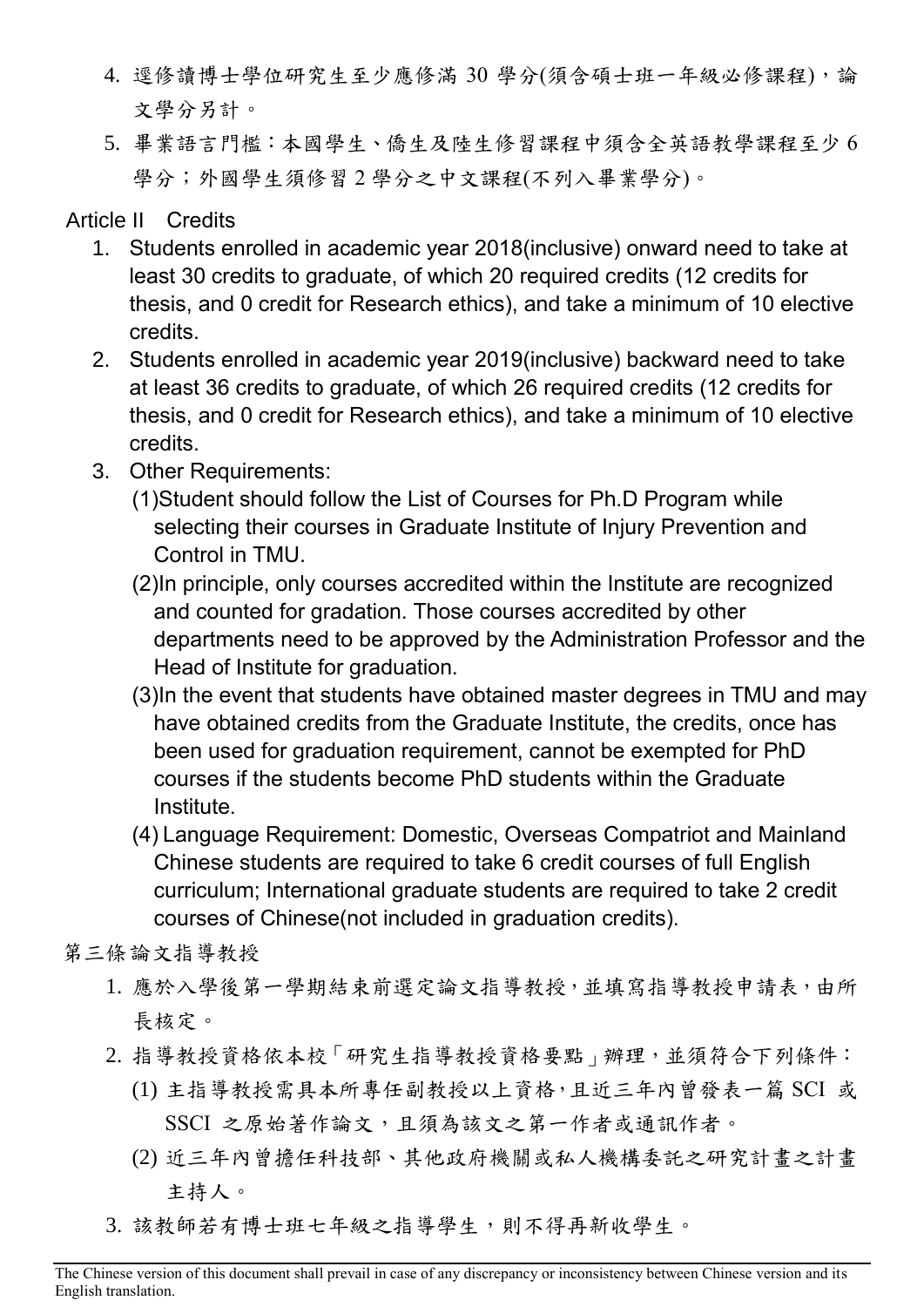- 4. 研究生若欲更換論文指導教授,提出申請後由所長核備,組成專案小組,協助 申請人重新擇定論文指導教授。
- 5. 專任教師或專任研究人員於退休前三年起不得擔任主指導教授,若研究生原 指導教授退休,得以兼任教師身分擔任共同指導教授。

Article III Thesis advisor

- 1. Students are required to have a thesis advisor before the end of the firstsemester.
- 2. Qualification of thesis advisor. All of the following must apply.
	- (1) The advisor should be a full-time faculty in IPC (Graduate Institute of Injury Prevention and Control), and should have published original research articles in SCI or SSCI journals within the past three years as a first author or as a corresponding author.
	- (2) The advisor should have been a primary investigator in a research project within the past three years.
- 3. The advisor must not have a new PhD student in the event that there is any current PhD student who has been enrolled in Ph.D. program for 7 years.
- 4. In situations when a student wishes to replace his/her thesis advisor with someone else, formal request needs to be submitted to the Director for evaluation.
- 5. Full-time professors may not be the main instructor in the last three years of retirement. The main thesis-advisor of graduate student who is to get retired can act as a co-advisor.

第四條博士資格考規定

- 1. 須符合修滿所上規定必選修課程至少 16 學分(不包含博士論文 12 學分),於修 業第二年起始可提出資格考試申請,並於修業第四年結束前通過資格考試審 查。
- 2. 研究生經論文指導教授同意後,得提出資格考試口試申請。申請時,應檢附博 士論文計畫書初稿以及相關申請文件,並將資格考試委員名單提送所長審核 備查。
- 3. 資格考試應以公開發表方式進行,由指導教授推薦委員,其中校外委員需三分 之一以上,所長圈選組成五至九人之資格考試委員會負責口試並圈選召集人。 未通過者,經重考一次仍不合格者,應令退學。
- 4. 資格考試通過後為博士候選人,須定期參加所上舉辦之進度報告,進度報告未 通過者,應隔三個月再予以追蹤。

Article IV Qualification examination (QE)

The Chinese version of this document shall prevail in case of any discrepancy or inconsistency between Chinese version and its English translation.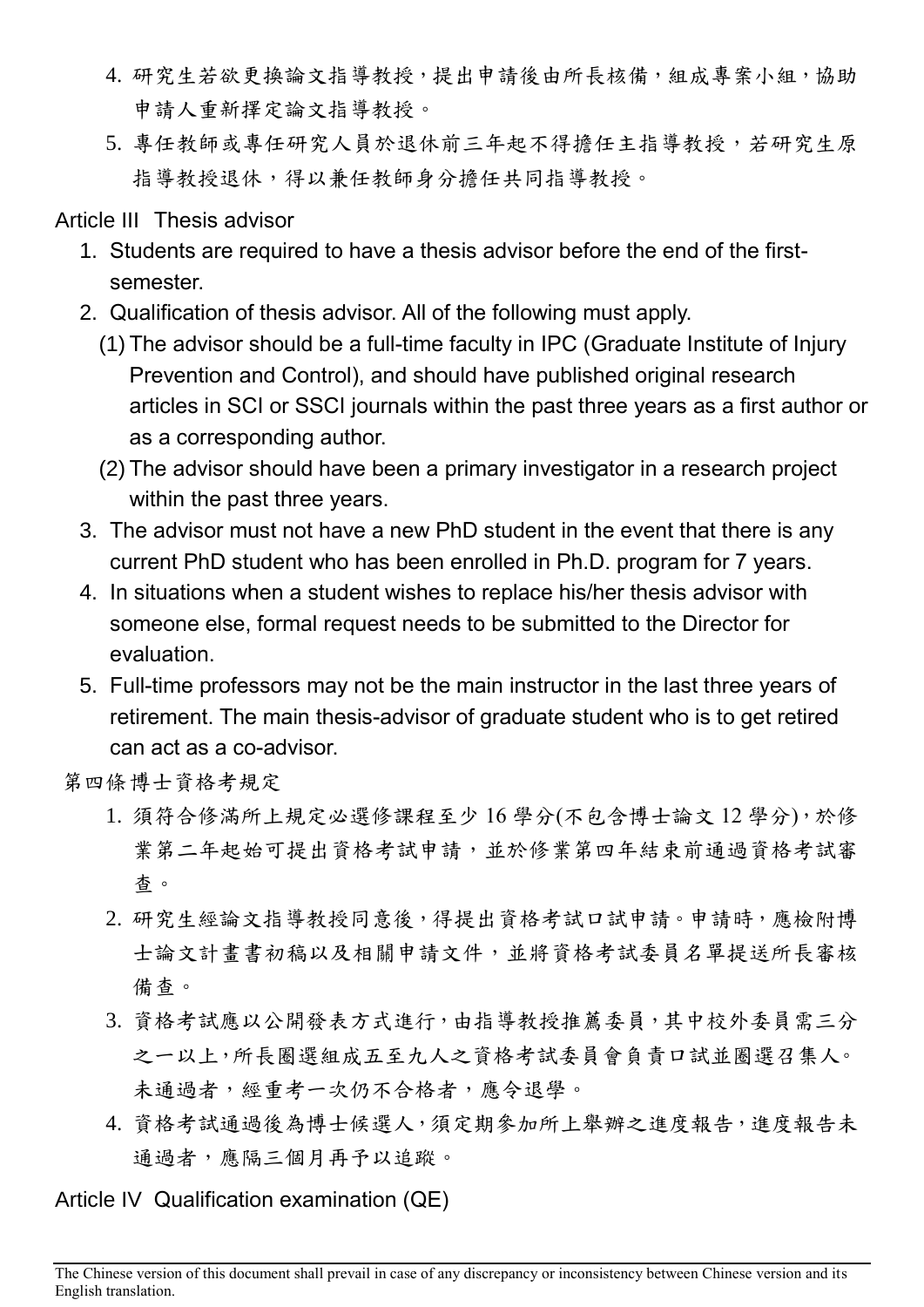- 1. Students can submit the QE application after taking 16 credits (excluding PhD thesis 12 credits). Students can apply for the QE in the beginning of the second year, and have to pass the QE before the end of the fourth year of PhD study.
- 2. Students who apply for the QE application should get the approval from advisor. Students should present their thesis draft, the relevant application documents, and the list of committee members of the proposal to the Director for approval.
- 3. The QE should be conducted in public. The QE committee, consisting of five to nine members, is recommend by the advisor. At least one third of members shall be from other universities. The Director of the IPC will select and approve the final members of the committee and chair. Students who fail the second QE defense must withdraw from the Ph.D. program.
- 4. In the event that students pass the QE defense as Doctoral candidates, students should attend the seminar in each semester and report their progress of studies. If the the progress of studies is not satisfied, it should be reported again in three months.

第五條博士班畢業相關規定

- 1. 106 學年度(含)之前入學新生適用博士班畢業相關規定 博士候選人須符合下列規定,始得申請博士論文學位考試:
	- (1) 修滿規定之必選學分數(不包含博士論文 12 學分),並通過博士資格考。
	- (2) 至少 2 篇原始著作論文以第一作者發表於 SCI 或 SSCI 之專業期刊並且在 各領域排名之前 50%;或有 1 篇該年影響力點數(Impact factor)≧6 之 SCI、 SSCI 期刊的原始著作論文,且發表論文不可有共同第一作者(發表的定義 為收到該期刊之接受函)。
	- (3) 著作內容必須包含博士論文之部分內容且與傷害防治相關。
	- (4) 發表著作須以臺北醫學大學傷害防治學研究所(Graduate Institute of Injury Prevention and Control, College of Publish Health, Taipei Medical University) 之名義發表,且著作之主要研究須由本所教授指導完成。論文主要指導教 授或共同指導教授須為通訊作者。
	- (5) 必須參加至少一場具論文審查程序之國際研討會,若該研討會在國內舉辦, 須為英文論文之口頭報告人,且該論文須滿足本條(3)、(4)項規定。
- 2. 107 學年度(含)起入學新生適用博士班畢業相關規定: 博士候選人須符合下列規定,始得申請博士論文學位考試:
	- (1) 修滿規定之必選學分數(不包含博士論文 12 學分),並通過博士資格考。

The Chinese version of this document shall prevail in case of any discrepancy or inconsistency between Chinese version and its English translation.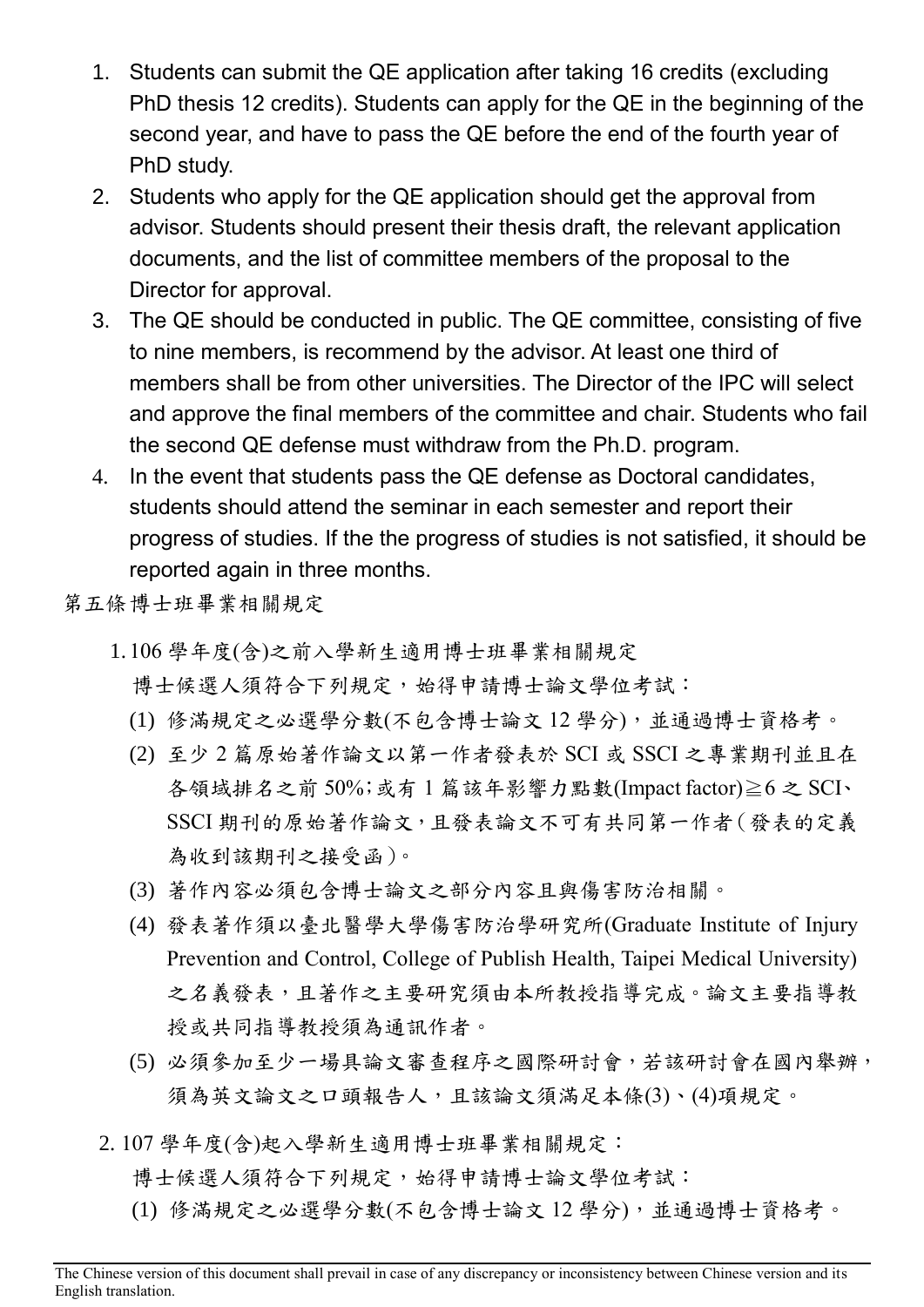- (2) 提出二篇 SCI 或 SSCI 專業期刊之原始著作論文,至少一篇為已發表及一 篇已收到期刊投稿受理證明。
- (3) 畢業著作需由學生為單一第一作者,不可有共同第一作者,須以臺北醫學 大學傷害防治學研究所(Graduate Institute of Injury Prevention and Control, College of Publish Health, Taipei Medical University)之名義發表,且著作之 主要研究須由本所教授指導完成。論文主要指導教授或共同指導教授須為 通訊作者。
- (4) 著作內容必須包含博士論文之部分內容且與傷害防治相關。
- (5) 必須參加至少一場具論文審查程序之國際研討會,若該研討會在國內舉 辦,須為英文論文之口頭報告人,且該論文須滿足本條(3)、(4)項規定。
- 3. 博士學位論文考試初審

博士候選人經論文指導教授同意後,應於開學第一週內提出博士論文學位考 試申請初審。申請時,應檢附博士論文初稿及符合第一項條件規定之原始著 作論文抽印本或接受函,本所將由所長組成博士學位考試審查委員會進行審 核,通過後始可進行博士學位考試。

- 4. 博士學位考試
	- (1) 博士學位考試委員由指導教師推薦五至九人,經所長同意後,送請院長圈 選,其中校外委員須為三分之一以上,且指導教授及共同指導教授不得擔 任召集人。
	- (2) 博士學位論文考試應以公開發表方式進行,口試題目、時間、地點應於口 試前一週交由本所秘書公佈之。
	- (3) 學位考試成績以七十分為及格,一百分為滿分,並以出席委員評定之平均 分數決定之。投票以一次為限,博士學位考試若有三分之一以上委員或平 均分數評定為不及格者,即以不及格論。
	- (4) 博士學位論文考試成績不及格,其延長修業年限尚未屆滿者,得於次學期 或次學年重考,經重考一次仍不及格者,應令退學。
	- (5) 考試委員應親自出席委員會,不得委託他人為代表,否則不得舉行考試。 已考試者,其考試成績不予採認。
	- (6) 其他相關規定依「臺北醫學大學碩士及博士學位考試實施細則」執行。
	- (7) 學位考試通過後,學生應依據委員意見進行論文修改,經指導教授同意, 依本校學位考試審查流程及畢業離校程序辦理,得以核發學位證書。

Article V Graduation requirements

1. Graduation requirements (effective for students enrolled in academic year 2017(inclusive) onward )

The Chinese version of this document shall prevail in case of any discrepancy or inconsistency between Chinese version and its English translation.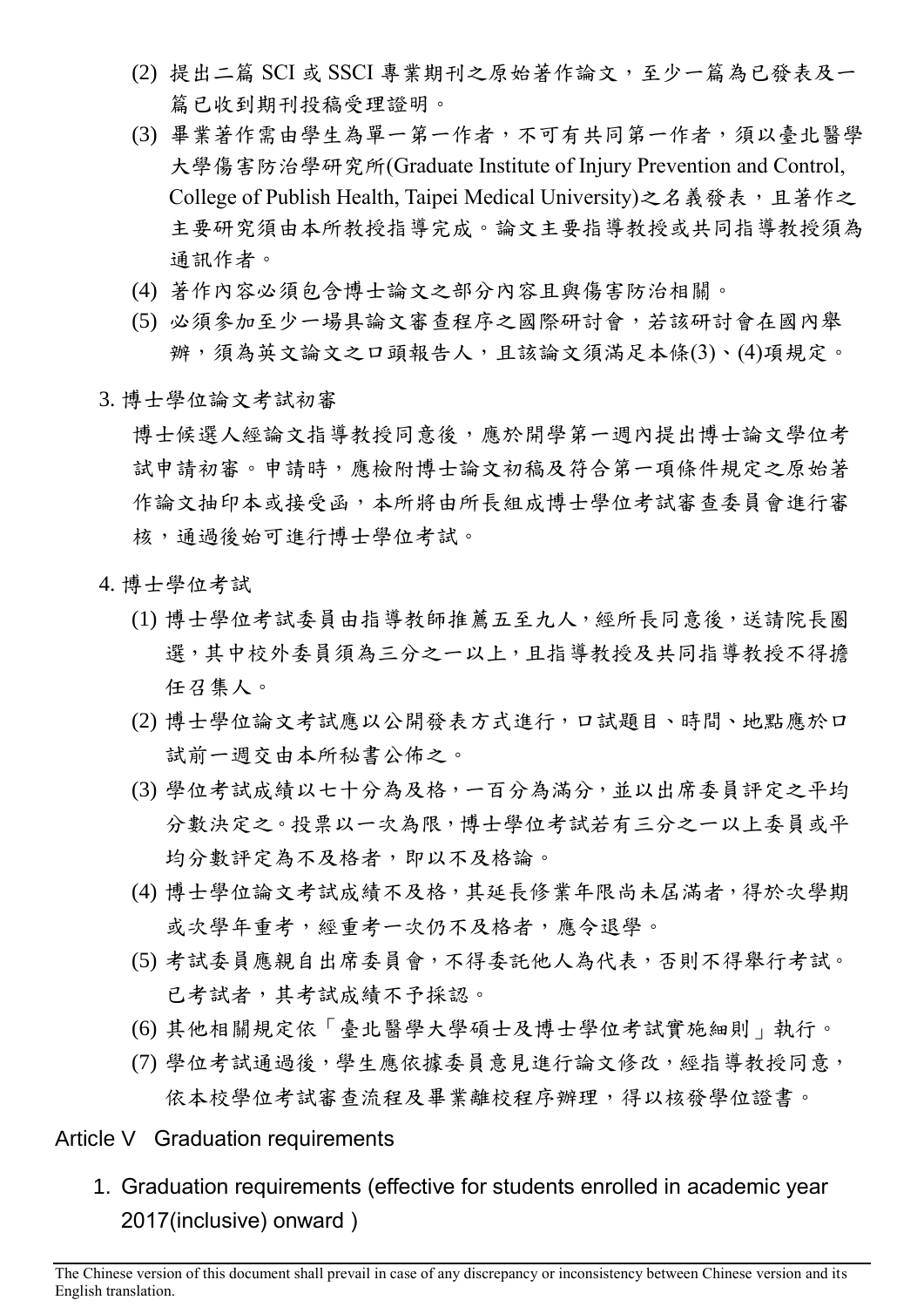Doctoral candidates who meet the following regulations are eligible to apply for PhD degree examination:

- (1) Complete the required and selective credits excluding 12 credits for PhD thesis, and pass the QE.
- (2) At least 2 first-author original research article published in SCI or SSCI journals and the ranking in various fields is top 50%, or have 1 paper published/accepted with Impact Factor more than 6.0 and without Co-first author( The definition of publication is to get the acceptance letter from an academic journal) .
- (3) The accepted papers must be related to injury prevention and control and contain part(s) of student's PhD thesis.
- (4) Students must be the first author with the affiliation of "Graduate Institute of Injury Prevention and Control, College of Publish Health, Taipei Medical University". An advisor or co- advisor must be the one of corresponding author.
- (5) Students should orally present their work in one of peer-reviewed international conference, or in an English-spoken conference held in Taiwan. The paper presented must meet the requirements of section (3) and (4) of this article.
- 2. Graduation requirements (effective for students enrolled in academic year 2018(inclusive) backward )

Doctoral candidates who meet the following regulations are eligible to apply for PhD degree examination:

- (1) Complete the required and selective credits excluding12 credits for PhD thesis, and pass the QE.
- (2) Publish 2 original research articles (indexed with SCI or SSCI), or publish 1 paper and submit 1 article in SCI- or SSCI-indexed journals.
- (3) Students must be the only one first author, and a co-first author is not accepted. Students should be affiliated with "Graduate Institute of Injury Prevention and Control, College of Public Health, Taipei Medical University". An advisor or co-advisor must be the corresponding author.
- (4) The accepted papers must be related to injury prevention and control and contain part(s) of student's PhD thesis.
- (5) Students should orally present their work in one of peer-reviewed international conference, or in an English-spoken conference held in Taiwan. The paper presented must meet the requirements of section (3) and (4) of this article.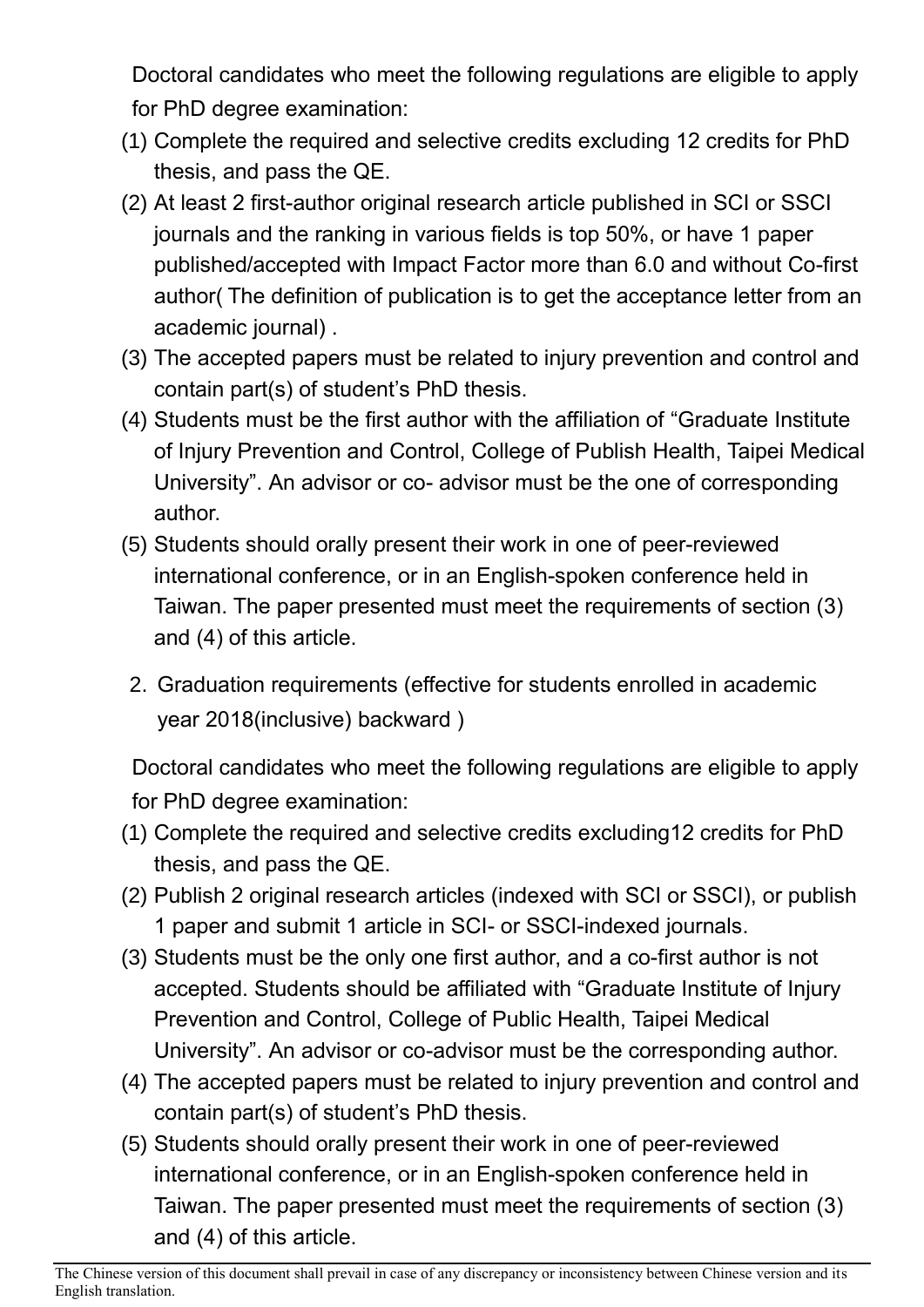3. Preliminary review of Ph.D. thesis

After approval by thesis advisor, doctoral candidates must apply for preliminary review of Ph.D. thesis in the first week of semester. Required documents include draft of doctoral thesis, and the accepted papers described in the above. The Director nominates and approves the thesis review committee to review the thesis. Doctoral candidates can apply for the Doctoral Degree Examination after passing the review.

- 4. Doctoral Degree Examination
	- (1) The student's advisor will recommend five to nine examination committee members; at least one third of members shall be from other universities. Members of doctoral degree examination committee are assigned as qualified faculty candidates by the Faculty Dean. The advisor and co-advisor should not serve as the committee convener.
	- (2) The oral defense of the doctoral degree examination must be published and announced for the thesis title, date and location of the presentation by the IPC program office at least one week before.
	- (3) A score of 70 or above out of 100(full score) is considered the passing score for degree examinations. The scores are given through total average by present committee. Each member can only vote one time. If over one third of committee members assess the doctoral degree examination as failure, the student's thesis will be graded as failed.
	- (4) Students within the permitted length of study who fail the thesis examination may re-take the examination/defense in the next semester or next year if it is within the permitted length of study. Students who fail the second thesis examination must withdraw from the program.
	- (5) The approved examiners must attend the committee in person and must not assign other delegates. Otherwise, the examination will be canceled. In the event that any committee member is absent, the markings/scores of the defense are not accepted..
	- (6) The qualifications of the doctoral degree examination must meet the 「TMU Implementation Guidelines of master and PhD degree

The Chinese version of this document shall prevail in case of any discrepancy or inconsistency between Chinese version and its English translation.